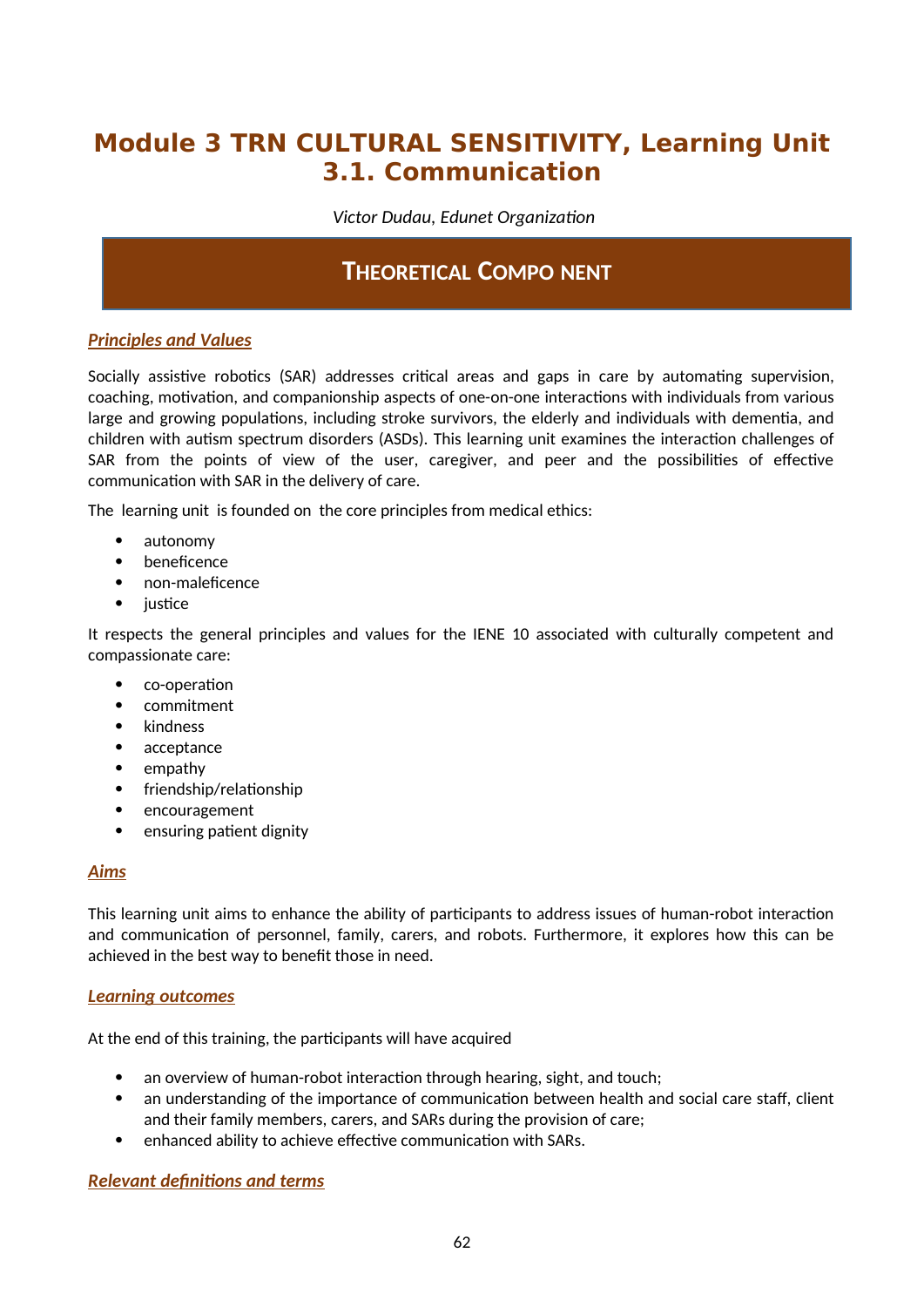**Human-Robot Interaction (HRI).** HRI is "the science of studying people's behaviour and attitudes towards robots in relationship to the physical, technological and interactive features of the robots, with the goal to develop robots that facilitate the emergence of human-robot interactions that are at the same time efficient (according to original requirements of their envisaged area of use), but are also acceptable to people, and meet the social and emotional needs of their individual users as well as respecting human values" [\(Dautenhahn, 2013\)](https://www.interaction-design.org/literature/book/the-encyclopedia-of-human-computer-interaction-2nd-ed/human-robot-interaction). It may also be defined as the exchanges of information and action between humans and robots to perform a task by means of a user interface. For instance, through vocal, visual, and tactile means [\(International Organization for Standardization, 2012](https://www.iso.org/obp/ui/#iso:std:iso:8373:ed-2:v1:en)).

**Social Robots.** A robot designed to interact with humans, with the ability to explicitly engage on a social and emotional level [\(Campa, 2016; p.106](https://www.researchgate.net/publication/308787576_The_Rise_of_Social_Robots_A_Review_of_the_Recent_Literature)): for this reason, it should follow social rules and interact in a socially acceptable fashion. For example, a robotic butler for humans would have to comply with established rules of good service. It should be anticipating, reliable, and most of all discreet.

A social robot is typically characterized by some (or full) autonomy when communicating and cooperating with humans, eventually making decisions. Social robots usually have a human-like appearance or at least some typical characteristics of humans: a human-like embodiment may signal to users that the agent affords social interactions, hence usually increasing the robot's acceptability. Zoomorphic and pet-like robots are also considered social robots. They may be used in different fields based on their capabilities: social robots are mainly used as educators for children and assistants for the elderly.

One of the most well-known social robots is Sophia, developed by Hanson Robotics. Sophia is a social humanoid robot that can display more than 50 facial expressions. Other popular social robots are NAO and Pepper by SoftBank Robotics.

Social robots such as NAO, Pepper, Paro, Huggable, Tega, and Pleo have been increasingly used in healthcare settings. Other notable examples of social robots include ASIMO by Honda, Jibo, Moxi, and Kaspar, designed by the University of Hertfordshire to help children with autism learn responses from the robot through games and interactive play have. Individuals with cognitive impairments, such as dementia and Alzheimer's disease, may also benefit from social robots. Because of their supportive element in health care settings, some social robots are labelled as "assistive," giving birth to the term Socially Assistive Robot (SAR).

### *What the research says*

- O **Mavridis, Nikolaos (2014) A Review of Verbal and Non-Verbal Human-Robot Interactive Communication, Robotics and Autonomous Systems 63(1).** The article proposes **a**n overview of research in human-robot interactive communication, covering verbal and non-verbal aspects. Ten desiderata are explained and relevant research examined in detail, as a good starting point for discussing state of the art: (D1) Breaking the "simple commands only" barrier. (D2) Multiple speech acts. (D3) Mixed initiative dialogue. (D4) Situated language and the symbol grounding problem. (D5) Affective interaction. (D6) Motor correlates and Non-Verbal Communication. (D7) Purposeful speech and planning. (D8) Multi-level learning. (D9) Utilization of online resources and services. (D10) Miscellaneous abilities. The conclusion is that "many sub-problems towards fluid verbal and non-verbal human-robot communication remain yet unsolved, and present highly promising and exciting avenues towards research in the near future." Available [here.](https://www.researchgate.net/publication/259804770_A_Review_of_Verbal_and_Non-Verbal_Human-Robot_Interactive_Communication)
- **Iroju O, Ojerinde OA, Ikono R (2017) , State of the art: a study of human-robot interaction in healthcare, I.J. Information Engineering and Electronic Business, 2017, 3, 43-55.** Human-robot interaction (HRI) is fast becoming popular in healthcare due to the increase in the number of vulnerable populations, rising cost of healthcare, and the shortage of qualified healthcare professionals. HRI has been used to provide companionship, surgical operations, rehabilitative care, and entertainment to humans within the context of healthcare. Despite the numerous benefits of social robots in healthcare, the interactions between humans and robots are bedevilled by numerous challenges. These include privacy, safety, the form of the robot, trust, emotions,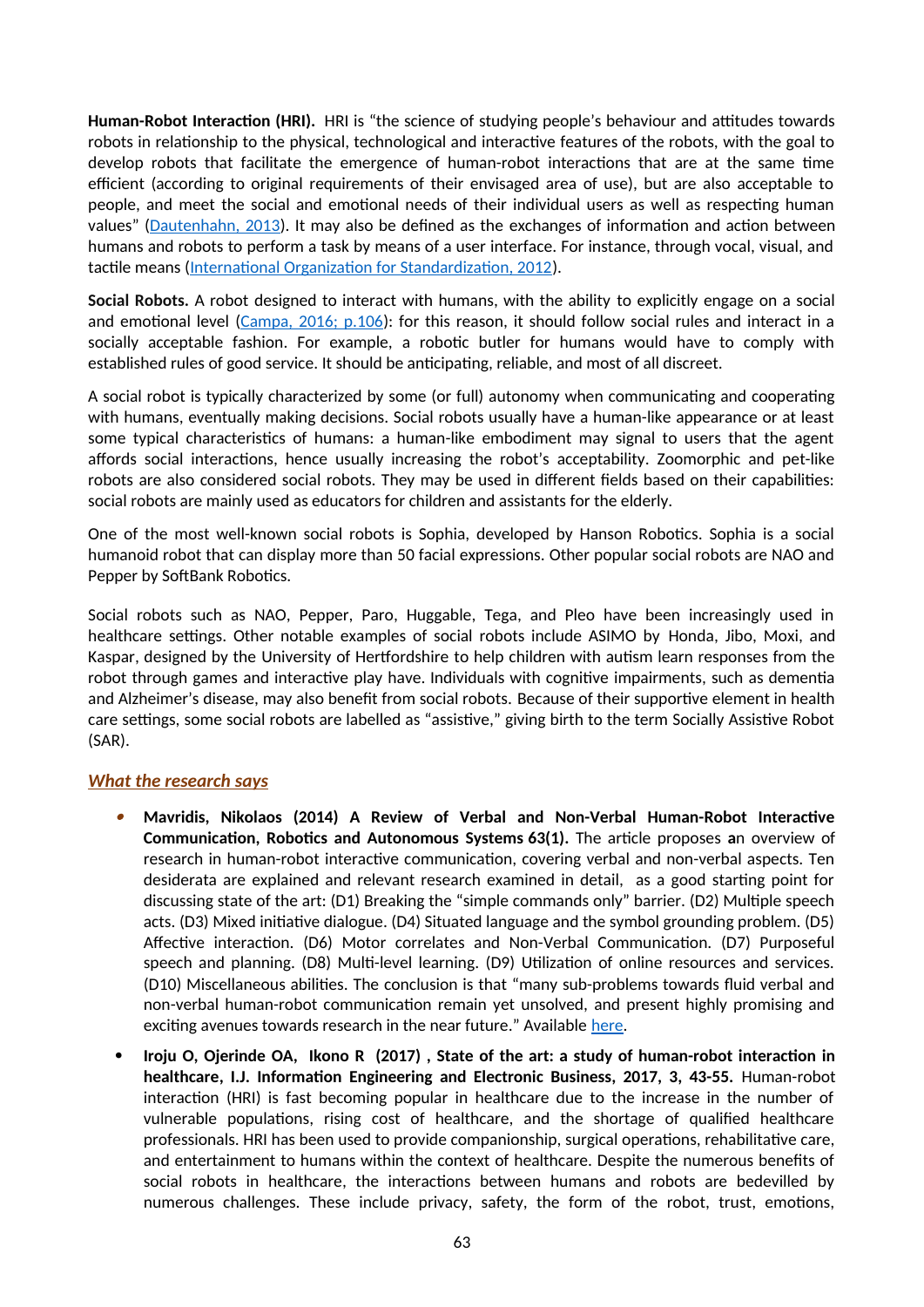deception, and culture. The article explores HRI in health care and the challenges associated with the interaction between humans and social robots, from ethical challenges and design issues to safety, usefulness, acceptability, and appropriateness. Various social robots in healthcare are described, such as surgical robots, rehabilitation robots, behavioural therapy robots, companion robots, assistive robots, physician surrogates, telepresence robots, and vital signs monitoring robots. Available [here.](https://www.researchgate.net/publication/316717436_State_Of_The_Art_A_Study_of_Human-Robot_Interaction_in_Healthcare)

- **Tegmark MC, Scheutz M. (2021). Assistive Robots for the Social Management of Health: A Framework for Robot Design and Human-Robot Interaction Research. International Journal of Social Robotics volume 13, pages 197–217 (2021).**Five types of functions that SARs could perform are identified : (a) changing how the person is perceived, (b) enhancing the social behavior of the person, (c) modifying the social behavior of others, (d) providing structure for interactions, and (e) changing how the person feels. Available [here](https://link.springer.com/content/pdf/10.1007/s12369-020-00634-z.pdf).
- **Tanioka T, Yokotani T, Tanioka R, Betriana F, Matsumoto K, Locsin R, Zhao Y, Osaka K, Miyagawa M, Schoenhofer s (2021), Development Issues of Healthcare Robots: Compassionate Communication for Older Adults with Dementia , International Journal of Environmental Research and Public Health 18 (9), 4538.** This article explores four development issues of Health Compassionate Robots (HCRs) regarding compassionate communication with older adults with dementia: (1) accurate sensing behaviour to "hear" voices appropriately to interact with subjects; (2) inefficiency in "listening" and "gazing" behaviours; (3) fidelity of the behavioral response; and (4) deficiency in natural language processing (NLP), i.e., the ability to respond actively to situations that were not pre-programmed by the developer. The authors conclude that for HCRs to have a "heart/mind" capable of compassionate communication, the robot needs the ability to observe the patient's needs, correctly evaluate them, and communicate its findings to the patient in appropriate words. For example, a series of actions that integrate not only words but also "knowledge, judgment, technical skills, and care" are expected of these robots. When these robots can "express" themselves with human-like emotive behaviours, they will be able "to convey empathic understanding to the patients and their families." Available [here](https://www.mdpi.com/1660-4601/18/9/4538/pdf).
- **Giger J C, Piçarra N, Alves-Oliveira P, Oliveira R, Arriaga P (2019) Humanization of robots: Is it really such a good idea?** This review examines the pros and cons of humanizing social robots from a psychological perspective. A review of empirical results of the positive and negative effects of humanization on human–robot interaction (HRI) is conducted. Some of the political and ethical problems raised by the humanization of social robots are presented by discussing the overall effects of the humanization of robots in HRI and suggesting new avenues of research and development. The literature reviewed in this paper showed mixed opinions at the physical and psychological levels. On the one hand, humanization seems to lead to positive relational outcomes (such as increased transparency and more natural HRI). On the other hand, excessive humanization can lead to feelings of eeriness and discomfort towards social robots. Available [here](https://www.researchgate.net/publication/332762975_Humanization_of_robots_Is_it_really_such_a_good_idea).

### *What do national legislation and international/European treaties and conventions say on the topic?*

 **European Commission, 2020, White Paper on Artificial Intelligence. A European approach focused on excellence and trust.** Through this White Paper, the European Commission launches a wideranging consultation of civil society, industry, and academia in the Member States, with concrete proposals on a European approach to AI. The document argues that AI is a strategic technology that offers many benefits to citizens, businesses, and society, provided that it is human-centered, ethical, and sustainable and respects fundamental rights and values. Available [here](https://ec.europa.eu/info/sites/default/files/commission-white-paper-artificial-intelligence-feb2020_en.pdf).

# **PRACTICAL COMPONENT**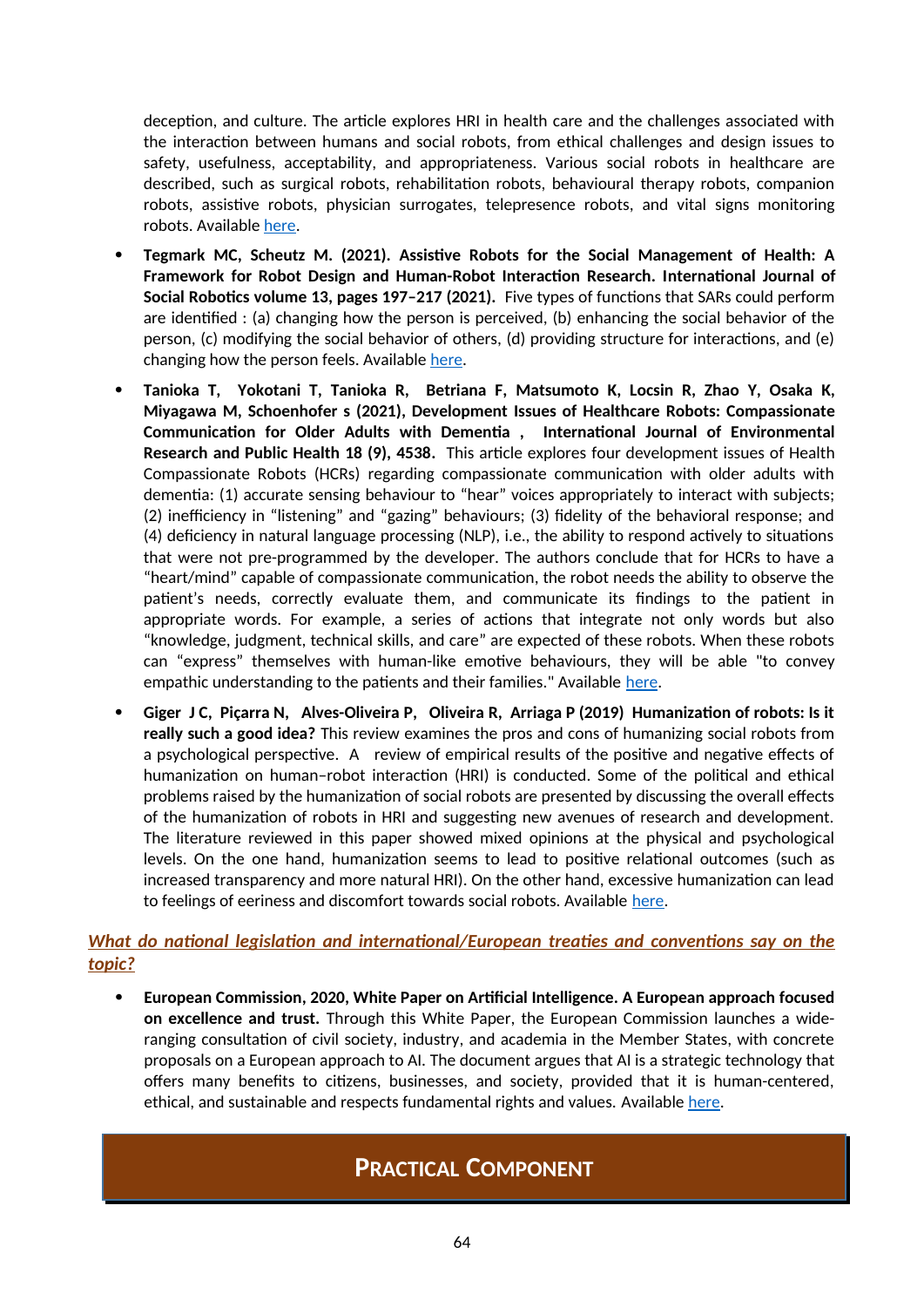## *Practical Activities*

Activity 1: Robots teach communication to kids with autism

- Watch a video on Youtube.com about using the robot to teach children with autism (available here, 3.59 minutes).
- Reflect on how communication, social skills, and emotion are developed by interacting with the robot.
- Share your findings with colleagues in the discussion area of the social platform for collaborative learning. Write a post about the benefits of bringing robotics into the classroom for children on the autism spectrum. Read answers from other participants and compare them with your thoughts, and then pick at least 1-2 posts to reply to.
- Resources needed: video on [YouTube,](https://www.youtube.com/watch?v=2Ko8O-4sINw) social platform for collaborative learning.
- Duration: 15 minutes.

Activity 2: How robots can communicate autonomously

- Watch a video (CARESSES, A robot for the elderly that knows about different cultures, 6.10 minutes) showing how the Caresses robot interacts with humans in a natural, unpredictable way.
- Discuss with your colleagues the abilities that SARs could have to engage and sustain a conversation with people autonomously, i.e., not being operated by a person. Then, share your thoughts in the discussion area of the social platform for collaborative learning: write a post, read other participants' posts, and reply to at least 1-2 of them.
- Resources: video on [YouTube;](https://www.youtube.com/watch?v=0at2oZt_rag) social platform for collaborative learning.
- Duration of activity: 20 minutes.

# **ASSESSMENT COMPONENT**

### *Assessment Activities*

Activity 1: multiple-choice questions.

- You are presented with the following questions: select all the answers that you think to be correct.
- Resources needed: Word or similar software for writing, pen or pencil.
- Duration of activity: 3 minutes.

#### *Questions*

- SARs could perform functions for the children with autism spectrum disorder (ASD):
	- a) enhance their communication skills
	- b) change their social behaviour
	- c) recover the delay in their development
- 0 What means the robot is able to engage and sustain a conversation?
	- a) start up a conversation and keep chatting with a person
	- b) learn more and make conversation more natural
	- c) express with human-like emotive behaviours
- 0 What are the specific functions of a compassionate robot?
	- a) evaluate the patient's needs and communicate the findings
	- b) learn about people cultural habits and tastes
	- c) express empathy and compassion to patients and their families